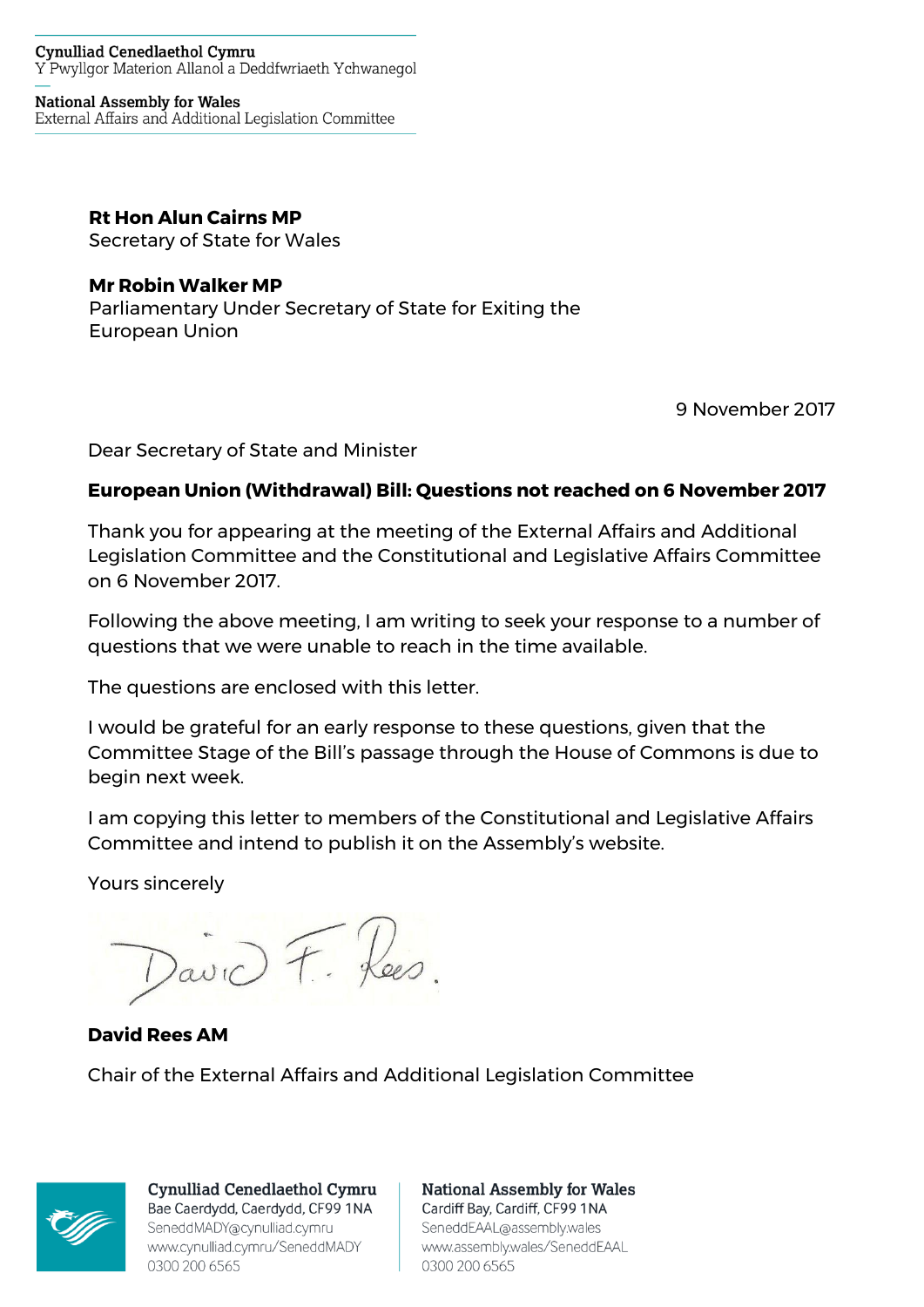# Ministerial powers to make corrections

# Question 1

Why does the European Union (Withdrawal) Bill ('the Bill') only provide Devolved Ministers with a power to correct EU-derived domestic legislation, whilst providing a broader power for UK Ministers to correct the entire body of EU retained law?

# Question 2

In its open letter to Members of Parliament, the External Affairs and Additional Legislation Committee concluded that:

> *"restricting the involvement of the Welsh Ministers and the Assembly to correcting only EU-derived domestic legislation in devolved areas makes for a less efficient exit process."*

### The Committee's reasoning for this is:

*"Welsh Government and Welsh public bodies are responsible for implementing EU law in devolved areas, and have been for 20 years. They hold the knowledge that is required to make sensible corrections to EU law in devolved areas. If UK Ministers were to seek to make corrections in devolved areas, they would need to seek the expert input of the Welsh Government and Welsh public bodies before drafting such corrections. Enabling the Welsh Ministers and the Assembly to correct all aspects of EU-derived law in devolved areas is a more efficient, and constitutionally appropriate, approach to correcting EU-derived law in devolved areas."*

What is your response to this view?

# Concurrent powers

# Question 3

Why do UK Ministers need concurrent powers to correct EU derived domestic legislation in Welsh devolved policy areas?

# Question 4

The External Affairs Committee concluded that such powers are not constitutionally appropriate and that the Assembly should be accountable *"for scrutinising the legislation for which it is accountable to the electorate for delivering".*

What is your response to this view?

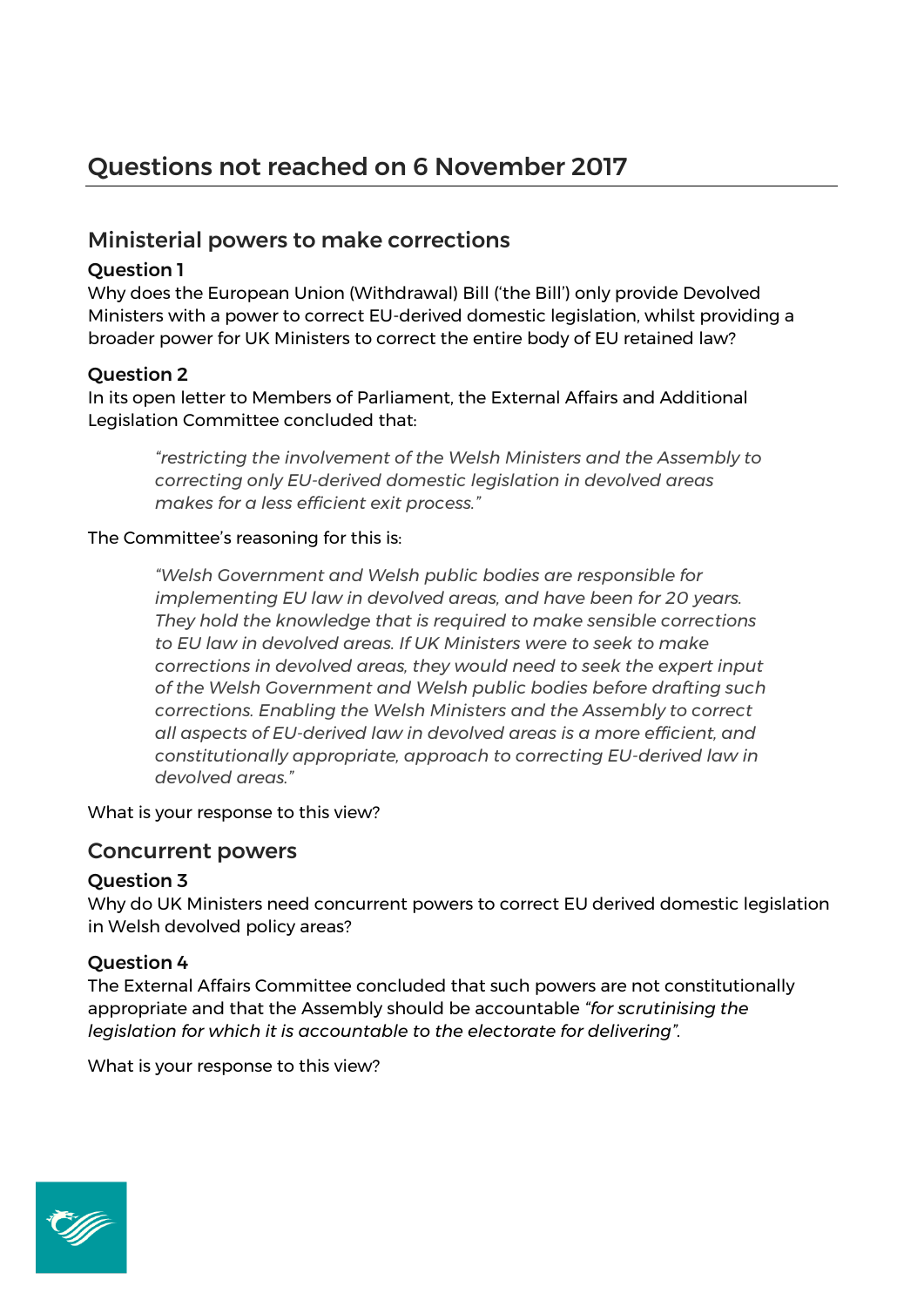#### Question 5

Do you intend to table amendments to remove the UK Ministers' concurrent powers from the Bill, as suggested by External Affairs and Additional Legislation Committee?

#### Question 6

If you do not intend to table amendments to remove these concurrent powers from the Bill, will you consider tabling amendments to provide duty to consult both the Assembly and Welsh Ministers on the face of the Bill?

# Legislative consent

### Question 7

Please explain why you do not believe that the Assembly's consent is required for Clauses 7 and 9 of the Bill.

### Question 8

Will the UK Government proceed with the Bill if it does not obtain the consent of the devolved legislatures?

### Question 9

Do you believe that you can obtain the consent of the Assembly without having accepted the Welsh Government's amendments?

### Question 10

If EU 'continuity bills' are introduced in Scotland and Wales, would the UK Government seek to challenge these in the Supreme Court or to revoke them by an Act of Parliament?

# Scope of Ministerial powers

# Question 11

Will you bring forward amendments to narrow the scope of the powers proposed for ministers?

#### Question 12

Does the Bill allow for the term 'exit day' to be defined differently for different clauses in the Bill?

# Question 13

Why does the UK Government consider it appropriate for Ministers to have the power to amend the Bill itself (using the powers provided to them by Clause 17)?

#### Question 14

Do you intend to table amendment to Clause 17 to restrict the power of UK Ministers to amend the Bill?